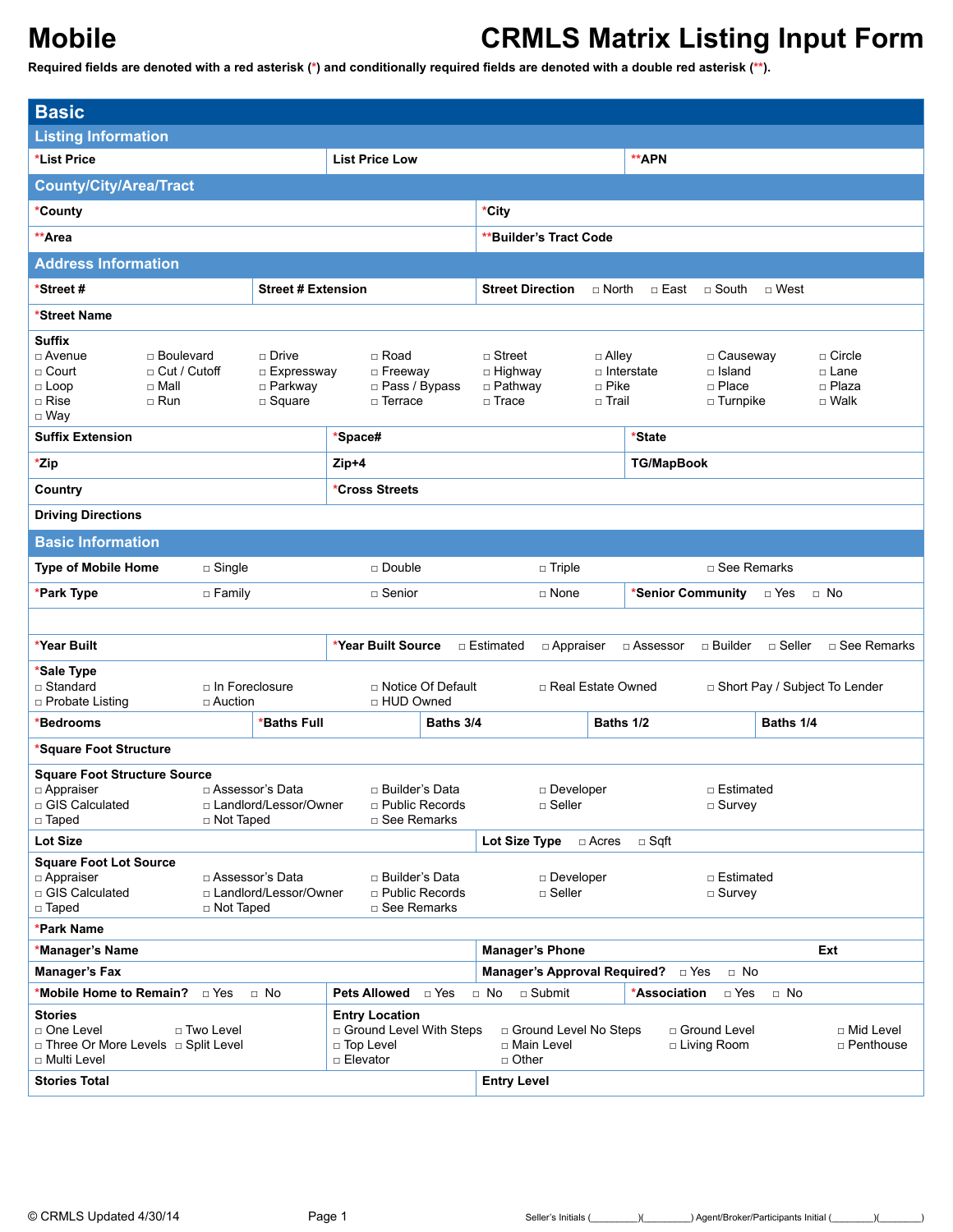**Required fields are denoted with a red asterisk (\*) and conditionally required fields are denoted with a double red asterisk (\*\*).**

**Description**

**Property Description —** *The Property Description shall be used to describe the property. All text must be entered in English language ONLY.*

**Syndication Remarks —** *Syndication Remarks may contain information intended specifically for the consumer.*

**Virtual Tour Web Site Address —** *The Virtual Tour Field shall contain ONLY a live link to a Virtual Tour of the property. The Virtual Tour may not include such things as: agent/broker photos, agent/broker names, phone numbers, web site addresses, email addresses or advertising other than about the property. No messages or solicitations of any kind. Enter the URL in the format http://www.virtualtoursite.com/etc.*

### **List Price Excludes**

| <b>List Price Includes</b>                                                                                                                                                                                                                                                                                                                                   |                                                                                                                                                                                                          |                                                                                                                                                                                                                              |                                                                                                          |                                                                                                                                                                                                                                                                       |                                                                                                                                            |                                                                                                                                                                                                                                                                                                                                 |
|--------------------------------------------------------------------------------------------------------------------------------------------------------------------------------------------------------------------------------------------------------------------------------------------------------------------------------------------------------------|----------------------------------------------------------------------------------------------------------------------------------------------------------------------------------------------------------|------------------------------------------------------------------------------------------------------------------------------------------------------------------------------------------------------------------------------|----------------------------------------------------------------------------------------------------------|-----------------------------------------------------------------------------------------------------------------------------------------------------------------------------------------------------------------------------------------------------------------------|--------------------------------------------------------------------------------------------------------------------------------------------|---------------------------------------------------------------------------------------------------------------------------------------------------------------------------------------------------------------------------------------------------------------------------------------------------------------------------------|
| <b>Interior Features</b>                                                                                                                                                                                                                                                                                                                                     |                                                                                                                                                                                                          |                                                                                                                                                                                                                              |                                                                                                          |                                                                                                                                                                                                                                                                       |                                                                                                                                            |                                                                                                                                                                                                                                                                                                                                 |
| Cooling<br>□ Central<br>□ Humidity Control<br>$\Box$ SEER Rated 13-15                                                                                                                                                                                                                                                                                        | □ Dual<br>□ Whole House Fan<br>$\Box$ SEER Rated 16+                                                                                                                                                     | □ Zoned<br>□ Electric<br>□ None                                                                                                                                                                                              | □ Gas                                                                                                    | □ Wall Window<br>□ See Remarks                                                                                                                                                                                                                                        | □ Evaporative<br>□ Energy Star                                                                                                             | □ Heat Pump<br>□ High Efficiency                                                                                                                                                                                                                                                                                                |
| <b>Heating</b><br>□ Central Furnace<br>□ Forced Air<br>□ Propane<br>□ Energy Star<br>□ None                                                                                                                                                                                                                                                                  | □ Zoned<br>□ Gravity Heating<br>□ Kerosene<br>□ High Efficiency<br>□ See Remarks                                                                                                                         | □ Baseboard<br>□ Heat Pump<br>$\Box$ Pellet<br>□ Combination                                                                                                                                                                 |                                                                                                          | □ Floor Furnace<br>□ Radiant<br>$\Box$ Wood<br>□ Fireplace                                                                                                                                                                                                            | □ Wall Heater<br>□ Electric<br>□ Oil<br>□ Humidity Control                                                                                 | □ Space Heater<br>□ Natural Gas<br>$\Box$ Solar<br>□ Wood Stove                                                                                                                                                                                                                                                                 |
| Laundry<br>□ Area<br>□ Gas Dryer Hookup<br>□ Individual Room<br>□ Outside<br>□ Washer Included                                                                                                                                                                                                                                                               | □ Community<br>□ In Carport<br>$\Box$ Inside<br>□ Propane Dryer Hookup                                                                                                                                   |                                                                                                                                                                                                                              | □ Dryer Included<br>□ In Closet<br>□ Laundry Chute<br>□ See Remarks                                      |                                                                                                                                                                                                                                                                       | □ Electric Dryer Hookup<br>□ In Garage<br>□ None<br>$\Box$ Stackable                                                                       | □ Gas & Electric Dryer Hookup<br>□ In Kitchen<br>o On Upper Level<br>□ Washer Hookup                                                                                                                                                                                                                                            |
| <b>Interior Features</b><br>□ 2 Staircases<br>□ Bathtub<br>□ Brick Walls<br>□ Ceramic Counters<br>□ Copper Plumbing Partial<br>□ Dumbwaiter<br>□ Furnished<br>□ Intercom<br>□ Laminate Counters<br>$\Box$ Low Flow Toilet(s)<br>□ Phone System<br>□ Shower<br>□ Storage Space<br>□ Tandem<br>$\Box$ Trey Ceiling(s)<br>□ Vacuum Central<br>□ Wired for Sound | □ Attic Fan<br>□ Built-Ins<br>□ Chair Railings<br>□ Kitchen Island<br>$\Box$ Shower in Tub<br>□ Sump Pump<br>□ Tile Counters<br>$\Box$ Wainscoting                                                       | □ Beamed Ceilings<br>□ Corian Counters<br>□ Electronic Air Cleaner<br>□ Granite Counters<br>□ Living Room Balcony<br>□ Open Floor Plan<br>□ Pull Down Stairs to Attic<br>□ Two Story Ceilings<br><b>D</b> Wood Product Walls |                                                                                                          | □ Balcony<br>□ Bidet<br>$\Box$ Coffered Ceiling(s)<br>$\Box$ Crown Moldings<br>$\Box$ Elevator<br>□ High Ceilings (9 Feet+)<br>$\Box$ Pantry<br>□ Recessed Lighting<br>□ Stair Climber<br>□ Sunken Living Room<br>□ Track Lighting<br>□ Unfinished Walls<br>□ Wet Bar | □ Cathedral-Vaulted Ceilings<br>E Kitchen Open to Family Room<br>□ Living Room Deck Attached                                               | □ Bar<br>□ Block Walls<br>□ Ceiling Fan<br>□ Copper Plumbing Full<br>□ Dry Bar<br>□ Formica Counters<br>□ Home Automation System<br>□ Kitchenette<br>□ Low Flow Shower<br>□ Partially Furnished<br>□ Remodeled Kitchen<br>□ Stone Counters<br>$\Box$ Suspended Ceiling(s)<br>□ Trash Chute<br>□ Unfurnished<br>□ Wired for Data |
| <b>Rooms</b><br>□ All Bedrooms Down<br>□ Basement<br>□ Den<br>$\Box$ Foyer<br>□ Home Theatre<br>□ Main Floor Bedroom<br>□ Media<br>□ Separate Family Room<br>□ Utility Room                                                                                                                                                                                  | □ All Bedrooms Up<br>$\Box$ Bonus<br>□ Dressing Area<br>□ Galley Kitchen<br>□ Jack & Jill<br>□ Main Floor Master Bedroom □ Master Bedroom<br>□ Multi-Level Bedroom<br>□ Sound Studio<br>□ Walk-In Closet | □ Entry<br>$\Box$ Library                                                                                                                                                                                                    | $\Box$ Art Studio<br>□ Center Hall<br>□ Great Room<br>□ Projection<br>□ Study/Office<br>□ Walk-In Pantry | $\square$ Sun                                                                                                                                                                                                                                                         | □ Atrium<br>□ Converted Bedroom<br>□ Family Room<br>□ Guest/Maid's Quarters<br>□ Living Room<br>□ Retreat<br>□ Recreation<br>□ Wine Cellar | $\Box$ Attic<br>□ Dance Studio<br>□ Formal Entry<br>□ Gym/Exercise<br>$\Box$ Loft<br>□ Master Suite<br>□ See Remarks<br>□ Two Masters<br>□ Workshop                                                                                                                                                                             |
| Floor<br>□ Wall-To-Wall Carpet<br>$\Box$ Brick<br>□ Hardwood<br>□ Parquet<br>□ Stone/Travertine<br>□ Wood Laminate<br>© CRMLS Updated 4/30/14                                                                                                                                                                                                                | □ Ceramic Tile<br>□ Laminated<br>□ Pavers<br>□ Terrazzo                                                                                                                                                  | □ Partially Carpeted<br>□ Wood Under Carpet<br>Page 2                                                                                                                                                                        |                                                                                                          | □ Adobe<br>□ Clay<br>□ Linoleum<br>□ Slate<br>$\Box$ Vinyl Tile<br>□ See Remarks                                                                                                                                                                                      | Seller's Initials (                                                                                                                        | □ Bamboo<br>□ Granite<br>$\Box$ Marble<br>□ Stained Concrete<br>□ Sheet Vinyl<br>) Agent/Broker/Participants Initial (                                                                                                                                                                                                          |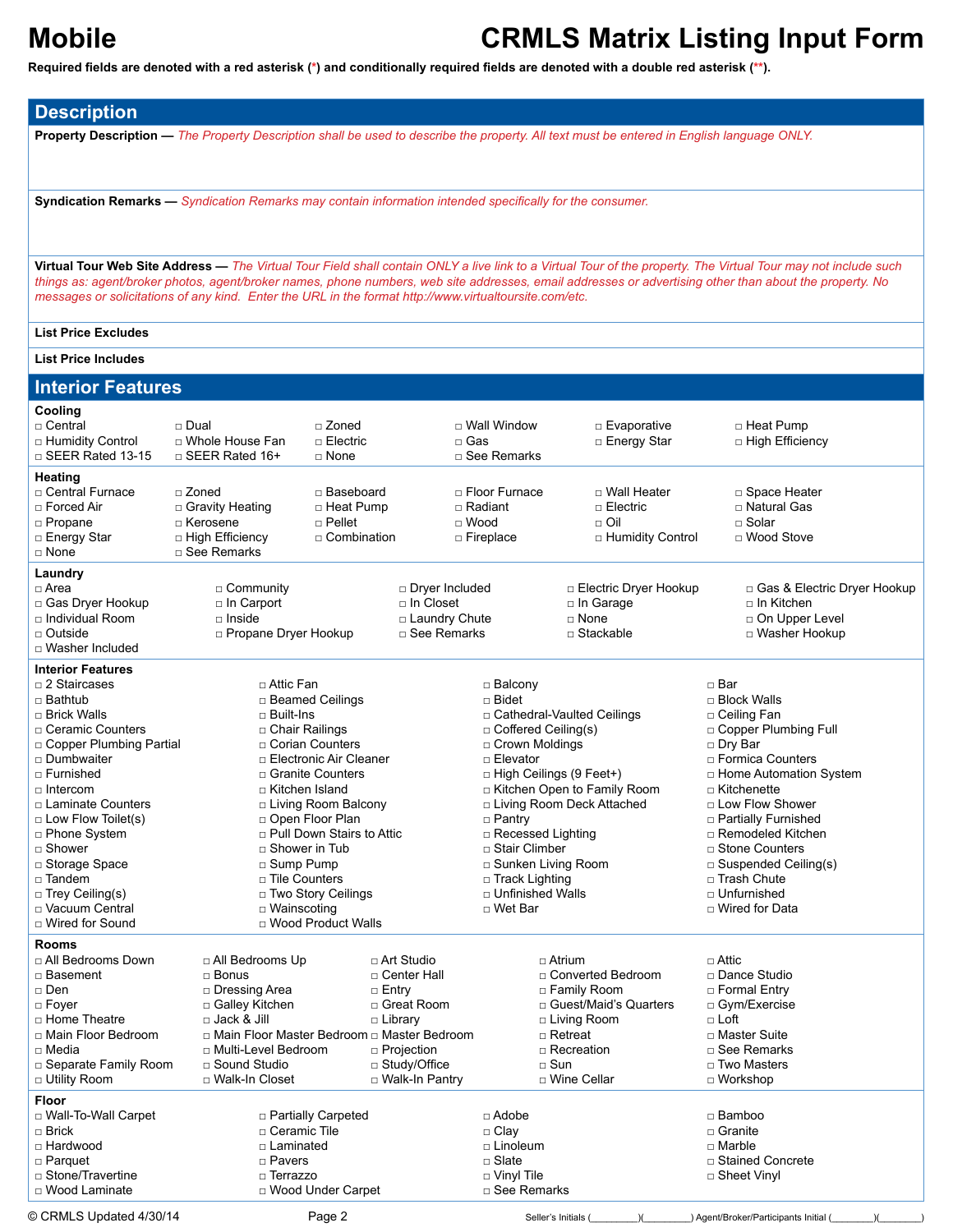**Required fields are denoted with a red asterisk (\*) and conditionally required fields are denoted with a double red asterisk (\*\*).**

### **Interior Features** *(Continued)*

| <b>Appliances</b>                                                                                                                                                                                                                                                                                          |                                                                                                                                                                                                                                                              |                                                                                               |                                                                                                       |                                                                                  |                                    |                                                                                                                                                                   |
|------------------------------------------------------------------------------------------------------------------------------------------------------------------------------------------------------------------------------------------------------------------------------------------------------------|--------------------------------------------------------------------------------------------------------------------------------------------------------------------------------------------------------------------------------------------------------------|-----------------------------------------------------------------------------------------------|-------------------------------------------------------------------------------------------------------|----------------------------------------------------------------------------------|------------------------------------|-------------------------------------------------------------------------------------------------------------------------------------------------------------------|
| $\Box$ 6 Burner Stove                                                                                                                                                                                                                                                                                      | $\Box$ Barbecue                                                                                                                                                                                                                                              |                                                                                               | □ Built In Range                                                                                      |                                                                                  |                                    | □ Coal Water Heater                                                                                                                                               |
| □ Continuous Clean Oven                                                                                                                                                                                                                                                                                    | □ Convection Oven                                                                                                                                                                                                                                            |                                                                                               | □ Dishwasher                                                                                          |                                                                                  | $\Box$ Double Oven                 |                                                                                                                                                                   |
| □ Electric Oven                                                                                                                                                                                                                                                                                            | □ Electric Range                                                                                                                                                                                                                                             |                                                                                               | $\Box$ Electric Stove                                                                                 |                                                                                  |                                    | □ Electric Water Heater                                                                                                                                           |
| $\Box$ Energy Star Appliances                                                                                                                                                                                                                                                                              | □ Energy Star Water Heater                                                                                                                                                                                                                                   |                                                                                               | □ Free Standing Range                                                                                 |                                                                                  | $\sqcap$ Freezer                   |                                                                                                                                                                   |
| □ Garbage Disposal                                                                                                                                                                                                                                                                                         | □ Gas & Electric Range                                                                                                                                                                                                                                       |                                                                                               | □ Gas Oven                                                                                            |                                                                                  | □ Gas Range                        |                                                                                                                                                                   |
| $\sqcap$ Gas Stove                                                                                                                                                                                                                                                                                         | □ Gas Water Heater                                                                                                                                                                                                                                           |                                                                                               | $\sqcap$ Grill                                                                                        |                                                                                  |                                    | □ High Efficiency Water Heater                                                                                                                                    |
| □ Hot Water Circulator                                                                                                                                                                                                                                                                                     | $\sqcap$ Ice Maker                                                                                                                                                                                                                                           |                                                                                               | $\Box$ Instant Hot Water                                                                              |                                                                                  | $\sqcap$ Microwave                 |                                                                                                                                                                   |
| □ No Hot Water                                                                                                                                                                                                                                                                                             | $\sqcap$ None                                                                                                                                                                                                                                                |                                                                                               | □ Portable Dishwasher                                                                                 |                                                                                  | □ Propane Oven                     |                                                                                                                                                                   |
| $\Box$ Propane Range                                                                                                                                                                                                                                                                                       | □ Propane Stove                                                                                                                                                                                                                                              |                                                                                               | □ Propane Water Heater                                                                                |                                                                                  |                                    | □ Range/Stove Hood                                                                                                                                                |
| □ Recirculated Exhaust Fan                                                                                                                                                                                                                                                                                 | $\Box$ Refrigerator                                                                                                                                                                                                                                          |                                                                                               | □ Self Cleaning Oven                                                                                  |                                                                                  |                                    | □ Solar Water Heater                                                                                                                                              |
| □ Tankless Water Heater                                                                                                                                                                                                                                                                                    | □ Trash Compactor                                                                                                                                                                                                                                            |                                                                                               |                                                                                                       |                                                                                  | □ Warmer Oven Drawer               |                                                                                                                                                                   |
| □ Water Heater Central                                                                                                                                                                                                                                                                                     | □ Water Heater Unit                                                                                                                                                                                                                                          |                                                                                               | □ Water Line to Refrigerator                                                                          |                                                                                  | □ Water Purifier                   |                                                                                                                                                                   |
| □ Water Softener                                                                                                                                                                                                                                                                                           |                                                                                                                                                                                                                                                              |                                                                                               |                                                                                                       |                                                                                  |                                    |                                                                                                                                                                   |
|                                                                                                                                                                                                                                                                                                            |                                                                                                                                                                                                                                                              |                                                                                               |                                                                                                       |                                                                                  |                                    |                                                                                                                                                                   |
|                                                                                                                                                                                                                                                                                                            |                                                                                                                                                                                                                                                              |                                                                                               | $\Box$ 220V In Kitchen                                                                                |                                                                                  |                                    |                                                                                                                                                                   |
|                                                                                                                                                                                                                                                                                                            |                                                                                                                                                                                                                                                              |                                                                                               | $\Box$ 220V Throughout                                                                                |                                                                                  | □ Cable TV                         |                                                                                                                                                                   |
|                                                                                                                                                                                                                                                                                                            |                                                                                                                                                                                                                                                              |                                                                                               | □ Electricity - None                                                                                  |                                                                                  | $\Box$ Electricity - Not Available |                                                                                                                                                                   |
|                                                                                                                                                                                                                                                                                                            |                                                                                                                                                                                                                                                              |                                                                                               |                                                                                                       |                                                                                  | □ Natural Gas                      |                                                                                                                                                                   |
|                                                                                                                                                                                                                                                                                                            |                                                                                                                                                                                                                                                              |                                                                                               |                                                                                                       |                                                                                  |                                    |                                                                                                                                                                   |
|                                                                                                                                                                                                                                                                                                            |                                                                                                                                                                                                                                                              |                                                                                               |                                                                                                       |                                                                                  |                                    |                                                                                                                                                                   |
|                                                                                                                                                                                                                                                                                                            |                                                                                                                                                                                                                                                              |                                                                                               |                                                                                                       |                                                                                  |                                    |                                                                                                                                                                   |
|                                                                                                                                                                                                                                                                                                            |                                                                                                                                                                                                                                                              |                                                                                               |                                                                                                       |                                                                                  |                                    |                                                                                                                                                                   |
|                                                                                                                                                                                                                                                                                                            |                                                                                                                                                                                                                                                              |                                                                                               |                                                                                                       |                                                                                  |                                    |                                                                                                                                                                   |
|                                                                                                                                                                                                                                                                                                            |                                                                                                                                                                                                                                                              |                                                                                               |                                                                                                       |                                                                                  |                                    |                                                                                                                                                                   |
|                                                                                                                                                                                                                                                                                                            |                                                                                                                                                                                                                                                              |                                                                                               |                                                                                                       |                                                                                  |                                    |                                                                                                                                                                   |
| <b>Utilities</b><br>$\Box$ 220V for Spa<br>□ 220V In Workshop<br>□ Electricity - Available<br>□ Electricity - On Bond<br>$\Box$ Propane<br>□ Telephone - On Property<br><b>Accessibility Features</b><br>$\Box$ 2+ Access Exits<br>$\Box$ Elevator<br>$\Box$ No Interior Steps<br>$\Box$ Wheelchair Access | $\Box$ 220V In Garage<br>□ 220V Other - See Remarks<br>$\Box$ Electricity - In Street<br>$\Box$ Electricity - On Property<br>□ See Remarks<br>□ Telephone - Other<br>$\Box$ 32 inch or more wide doors<br>$\Box$ Entry Slope less than 1 foot<br>$\Box$ None | $\Box$ 36 inch or more wide halls<br>$\Box$ Grab Bars in Bathroom(s)<br>□ Other - See Remarks | □ Vented Exhaust Fan<br>□ Electricity - Unknown<br>D Telephone - In Street<br>□ Underground Utilities | $\Box$ 48 inch or more wide halls<br>$\Box$ Low Pile Carpeting<br>$\Box$ Parking |                                    | $\Box$ 220V In Laundry<br>□ Telephone - None<br>$\Box$ Water Meter on Property<br>$\Box$ Doors - Swing in<br>$\Box$ Lowered Light Switches<br>□ Ramp - Main Level |

### **Exterior Features**

| <b>LAIGHUI I GAIUIGS</b>                                                                                                                       |                                                                                                                                 |                                                                                                                      |                                                                            |                                                                                                                |                                                                                                    |                                                                                                          |                                                                                                                              |                                                                                                                  |
|------------------------------------------------------------------------------------------------------------------------------------------------|---------------------------------------------------------------------------------------------------------------------------------|----------------------------------------------------------------------------------------------------------------------|----------------------------------------------------------------------------|----------------------------------------------------------------------------------------------------------------|----------------------------------------------------------------------------------------------------|----------------------------------------------------------------------------------------------------------|------------------------------------------------------------------------------------------------------------------------------|------------------------------------------------------------------------------------------------------------------|
| *Length of Home                                                                                                                                |                                                                                                                                 | *Width of Home                                                                                                       |                                                                            | <b>Make of Home</b>                                                                                            |                                                                                                    |                                                                                                          | <b>Model of Home</b>                                                                                                         |                                                                                                                  |
| Pool<br>$\Box$ Association<br>$\Box$ Indoor<br>□ Waterfall<br>$\Box$ Filtered<br>□ Heated with Gas<br>□ Pebble<br>$\Box$ None                  | □ Community Pool<br>□ Exercise Pool<br>□ Diving Board<br>□ Heated<br>$\Box$ Heated with Propane<br>$\Box$ Tile<br>□ See Remarks | $\Box$ Vinyl                                                                                                         | $\Box$ Private<br>□ Lap Pool<br>□ Fenced<br>□ Solar Heat<br>□ Black Bottom |                                                                                                                | □ Above Ground<br>$\sqcap$ Pool Cover<br>□ Heated Passively<br>$\Box$ Fiberglass<br>$\Box$ Permits | $\Box$ Negative Edge/Infinity Pool                                                                       | $\sqcap$ In Ground<br>$\Box$ Roof Top<br>$\Box$ Saltwater<br>$\Box$ Heated with Electricity<br>$\Box$ Gunite<br>□ No Permits |                                                                                                                  |
| Spa<br>$\sqcap$ In Ground<br>$\Box$ Gunite<br>□ None                                                                                           | □ Above Ground<br>$\Box$ Vinyl<br>□ See Remarks                                                                                 | $\Box$ Association<br>$\Box$ Heated<br>$\Box$ Roof Top                                                               |                                                                            | $\sqcap$ Bath Tub<br>□ Solar Heated                                                                            | $\Box$ Private<br>$\sqcap$ Permits                                                                 |                                                                                                          | $\Box$ Fiberglass<br>$\sqcap$ No Permits                                                                                     |                                                                                                                  |
| <b>Patio</b><br>$\Box$ Brick<br>□ Covered<br>$\Box$ Wood<br>□ Patio Open<br>$\Box$ Tile                                                        | $\sqcap$ Deck<br>□ Enclosed<br>$\Box$ Patio<br>□ Porch - Front                                                                  | $\sqcap$ Porch<br>$\Box$ Roof Top<br>$\Box$ None<br>□ Porch - Rear                                                   |                                                                            | $\sqcap$ Cabana<br>$\sqcap$ Concrete<br>□ See Remarks<br>□ Screened Patio                                      | $\Box$ Lanai<br>$\Box$ Slab                                                                        | □ Arizona Room<br>□ Screened Porch                                                                       | $\Box$ Stone<br>$\Box$ Terrace                                                                                               | □ Wrap Around<br>□ Enclosed Glass Porch                                                                          |
| <b>Foundation</b><br>□ Brick & Mortar Per<br>$\Box$ Permanent<br>□ Stacked Block                                                               | $\sqcap$ Combination<br>$\Box$ Pier Jacks<br>$\Box$ Stone & Rubble                                                              | □ Concrete Block<br>□ Pillar/Post/Pier<br>□ Tie Down                                                                 | $\Box$ Quake Bracing                                                       |                                                                                                                | □ Concrete Perimeter □ Concrete Slab<br>□ Raised                                                   |                                                                                                          | $\Box$ FHA Approved<br>□ See Remarks                                                                                         | $\sqcap$ None<br>□ Seismic Tie Down                                                                              |
| <b>View</b><br>$\Box$ Back Bay<br>$\Box$ Catalina<br>□ Golf Course<br>$\sqcap$ Marina<br>□ Panoramic<br>$\Box$ Pool<br>D Vincent Thomas Bridge | $\Box$ Bay<br>$\Box$ City Lights<br>$\Box$ Harbor<br>$\Box$ Meadow<br>□ Park Or Green Belt<br>□ Reservoir<br>□ Vineyard         | $\sqcap$ Bluff<br>□ Coastline<br>$\Box$ Hills<br>$\Box$ Mountain<br>$\Box$ Pasture<br>$\sqcap$ River<br>$\Box$ Water |                                                                            | $\Box$ Bridge<br>□ Courtyard<br>$\Box$ Lake<br>□ Neighborhood<br>□ Peek-A-Boo<br>$\Box$ Rocks<br>□ White Water |                                                                                                    | $\Box$ Canal<br>□ Creek/Stream<br>□ Lake Front<br>□ Ocean<br>$\Box$ Pier<br>□ Trees/Woods<br>$\Box$ None |                                                                                                                              | $\Box$ Canyon<br>□ Desert<br>$\Box$ Landmark<br>□ Orchard/Grove<br>$\Box$ Pond<br>$\Box$ Valley<br>□ See Remarks |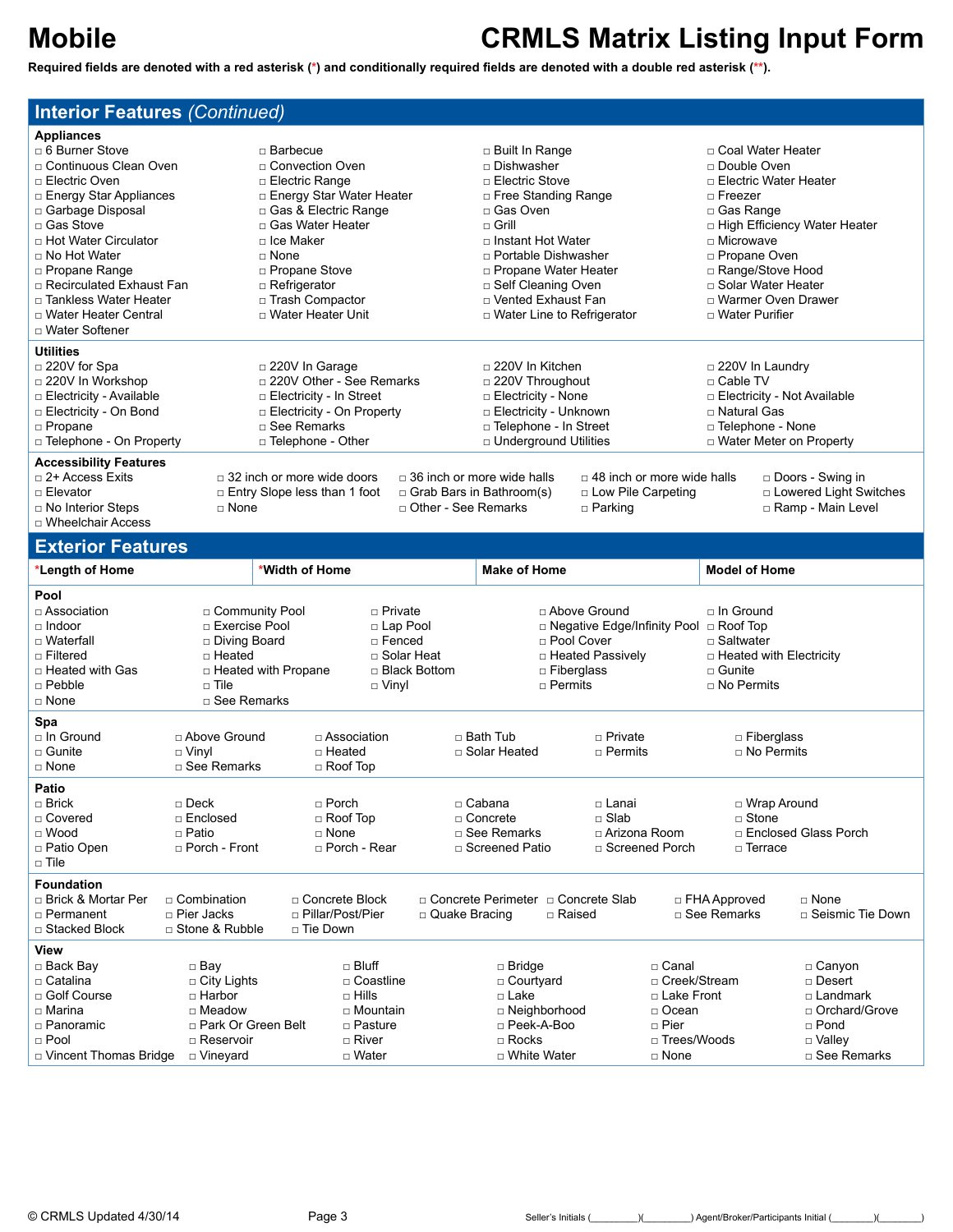| <b>Exterior Features (Continued)</b>           |                                |                |                                                                 |                           |                                   |                               |                         |                                 |                                     |                              |
|------------------------------------------------|--------------------------------|----------------|-----------------------------------------------------------------|---------------------------|-----------------------------------|-------------------------------|-------------------------|---------------------------------|-------------------------------------|------------------------------|
| <b>Construction Materials</b>                  |                                |                |                                                                 |                           |                                   |                               |                         |                                 |                                     |                              |
| $\Box$ Adobe                                   |                                | $\sqcap$ Alcan |                                                                 |                           | □ Aluminum                        |                               |                         | □ Asbestos                      | □ Asphalt                           |                              |
| $\Box$ Block                                   |                                |                | $\Box$ Blown Insulation                                         |                           | $\Box$ Brick                      |                               |                         |                                 | □ Cellulose Insulation              | □ Cement Board               |
| □ Clapboard                                    |                                | □ Concrete     |                                                                 |                           |                                   | □ Drywall Walls               |                         | □ Fiber Cement                  |                                     | □ Fiberglass                 |
| □ Flagstone                                    |                                |                | $\Box$ Foam Insulation                                          |                           | $\Box$ Frame                      |                               |                         | □ Glass                         |                                     | $\Box$ Hardboard             |
| □ Hardee Plank<br>□ Metal                      |                                |                | □ Insulating Concrete Forms (ICF) □ Lap<br>□ NES Insulation Pkg |                           |                                   |                               |                         | $\Box$ Log<br>□ Radiant Barrier |                                     | □ Masonite<br>□ Rammed Earth |
| □ Redwood                                      |                                |                | □ Sealed Ducting                                                |                           | □ Plaster<br>□ Shingle            |                               |                         | $\Box$ Siding                   |                                     | □ Slump Block                |
| □ Steel                                        |                                | □ Stone        |                                                                 |                           | $\Box$ Stucco                     |                               |                         | $\Box$ Synthetic                |                                     | $\Box$ Tilt up               |
| □ TVA Insulation Pkg                           |                                |                | □ Unknown                                                       |                           | □ Veneer                          |                               |                         | □ Vertical Siding               |                                     | □ Vinyl                      |
| $\Box$ Wood                                    |                                |                |                                                                 |                           |                                   |                               |                         |                                 |                                     |                              |
| *Lot Features                                  |                                |                |                                                                 |                           |                                   |                               |                         |                                 |                                     |                              |
| □ Access is Seasonal                           |                                |                | □ Access Road Maintained                                        |                           |                                   | □ Access Road Not Maintained  |                         |                                 | □ Access Road Paved                 |                              |
| □ Access Road Unpaved                          |                                |                | □ Access via City Streets                                       |                           |                                   | □ Access via Country Road     |                         |                                 | □ Access via County Road            |                              |
| □ Access via Highway                           |                                |                | □ Across the Road from Lake/Ocean                               |                           |                                   | □ Agricultural                |                         |                                 | □ Agricultural - Dairy              |                              |
| □ Agricultural - Other                         |                                |                | □ Agricultural - Row/Crop                                       |                           |                                   | □ Agricultural - Tree/Orchard |                         |                                 | □ Agricultural - Vine/Vineyard      |                              |
| □ Alley Access                                 |                                |                | □ Alley Paved                                                   |                           |                                   | □ Back Yard                   |                         |                                 | □ Bay Front                         |                              |
| □ Beach Access                                 |                                |                | □ Beach Front                                                   |                           |                                   | □ Bluff Front                 |                         |                                 | $\Box$ Canal                        |                              |
| □ Channel/Canal Front<br>□ Creek/Stream on Lot |                                |                | □ Close to Clubhouse                                            |                           |                                   | □ Corner Lot<br>□ Desert Back |                         |                                 | □ Corners Established               |                              |
| □ Down Slope from Street                       |                                |                | □ Cul-De-Sac<br>□ Front Yard                                    |                           |                                   | $\sqcap$ Garden               |                         |                                 | □ Desert Front<br>□ Gentle Slope    |                              |
| □ Gravel Street                                |                                |                | □ Greenbelt                                                     |                           |                                   | □ Horse Property              |                         |                                 | □ Horse Property Improved           |                              |
| □ Horse Property Unimproved                    |                                |                | $\Box$ Includes Dock                                            |                           |                                   | □ Lagoon Front                |                         |                                 | □ Lake on Lot                       |                              |
| □ Lake Rights                                  |                                |                | □ Landscaped                                                    |                           |                                   | □ Lawn                        |                         |                                 | □ Level with Street                 |                              |
| □ Lot 10000-19999 Sqft                         |                                |                | $\Box$ Lot 20000-39999 Sqft                                     |                           |                                   | $\Box$ Lot 6500-9999          |                         |                                 | □ Lot Over 40000 Sqft               |                              |
| □ Lot Shape-Flag                               |                                |                | □ Lot Shape-Irregular                                           |                           |                                   | □ Lot Shape-Rectangular       |                         | □ Lot-Level/Flat                |                                     |                              |
| □ Misting System                               |                                |                | □ Near Public Transit                                           |                           | $\Box$ No Landscaping             |                               |                         | □ Ocean Access                  |                                     |                              |
| □ Ocean Front                                  |                                |                | □ Ocean Side of Freeway                                         | □ Ocean Side Of Highway 1 |                                   |                               | □ On Golf Course        |                                 |                                     |                              |
| □ On Lake Front                                |                                |                | □ On Navigable Water                                            | □ Over 40 Units/Acre      |                                   |                               | □ Park Nearby           |                                 |                                     |                              |
| □ Pasture                                      |                                |                | □ Patio Home                                                    | □ Paved Street            |                                   |                               | □ Percolate<br>□ Ranch  |                                 |                                     |                              |
| □ Planned Unit Development<br>□ River Front    |                                |                | $\Box$ Pond on Lot<br>$\Box$ Rocks                              |                           | □ Private Road<br>□ Rolling Slope |                               |                         | □ Seawall                       |                                     |                              |
| $\Box$ Secluded                                |                                |                | □ Sprinkler System                                              | □ Sprinklers Drip System  |                                   |                               | □ Sprinklers In Front   |                                 |                                     |                              |
| $\Box$ Sprinklers In Rear                      |                                |                | □ Sprinklers Manual                                             | □ Sprinklers None         |                                   |                               |                         |                                 |                                     |                              |
| □ Sprinklers Timer                             |                                |                | $\Box$ Steep Slope                                              |                           |                                   | $\Box$ Stream                 |                         |                                 | □ Sprinklers On Side<br>□ Tear Down |                              |
| □ Treed Lot                                    |                                |                | □ Up Slope from Street                                          | □ Utilities - Overhead    |                                   |                               |                         | □ Value In Land                 |                                     |                              |
| □ Walkstreet                                   |                                |                | □ Waterfront                                                    | □ Yard                    |                                   |                               |                         |                                 | □ Zero Lot Line                     |                              |
| *Community Features                            |                                |                |                                                                 |                           |                                   |                               |                         |                                 |                                     |                              |
| □ BLM/National Forest                          |                                | $\Box$ Curbs   |                                                                 |                           | $\Box$ Fishing                    |                               |                         | $\Box$ Foothills                |                                     | □ Gutters                    |
| □ Horse Trails                                 |                                | $\Box$ Hunting |                                                                 |                           | $\sqcap$ Marina                   |                               |                         | □ Military Land                 |                                     | □ Mountainous                |
| □ Preserve/Public Land                         |                                | □ Ravine       |                                                                 |                           | □ Reservoir                       | □ Riding/Stables              |                         | □ Rural                         |                                     |                              |
| □ Sidewalks                                    |                                |                | □ Storm Drains                                                  |                           | $\Box$ Street Lighting            |                               |                         | □ Suburban                      |                                     | □ Urban                      |
| □ Valley                                       |                                |                |                                                                 |                           |                                   |                               |                         |                                 |                                     |                              |
| Door Features<br>□ Atrium Doors                |                                |                | □ Double Door Entry                                             |                           | □ Energy Star Doors               |                               | □ French Doors          |                                 | □ Insulated Doors                   |                              |
| □ Mirrored Closet Doors                        |                                | □ Panel Doors  |                                                                 |                           | □ Service Entrance                |                               | □ Sliding Glass Door(s) |                                 | □ Storm Doors                       |                              |
| <b>Exterior Features</b>                       |                                |                |                                                                 |                           |                                   |                               |                         |                                 |                                     |                              |
| $\Box$ Awning                                  | □ Barbecue Private □ Boat Lift |                |                                                                 | □ Boat Slip               |                                   | □ Boat Slipway                | □ Corral                |                                 | □ Dock Private                      | □ Kennel                     |
| □ Koi Pond                                     | □ Lighting                     |                | □ Pier                                                          | □ Rain Gutters            |                                   | □ Satellite Dish              | $\square$ Stable        |                                 | □ TV Antenna                        |                              |
| Roofing                                        |                                |                |                                                                 |                           |                                   |                               |                         |                                 |                                     |                              |
| □ Asphalt                                      | $\Box$ Clay                    |                | □ Common Roof                                                   | □ Composition             |                                   | □ Concrete                    |                         | □ Fire Retardant                | □ Gravel                            | □ Metal                      |
| $\Box$ Roll                                    | □ Shake                        |                | $\square$ Shingle                                               | $\Box$ Slate              |                                   | □ Spanish Tile                | □ Stone                 |                                 | $\Box$ Synthetic                    | □ Tar                        |
| $\Box$ Tile                                    | $\Box$ Wood                    |                | □ Asbestos Shingle □ Bahama                                     |                           |                                   | □ Barrel Tile                 |                         | □ Bitumen                       | □ Bituthene                         | $\Box$ Copper                |
| □ Elastomeric                                  | □ Flat Tile                    |                | □ Foam                                                          | □ Mansard                 |                                   | □ Green/Living                |                         | □ Reflective                    | □ TPO Membrane                      | □ Flat Roof                  |
| □ Ridge Vents                                  | □ See Remarks                  |                |                                                                 |                           |                                   |                               |                         |                                 |                                     |                              |
| Skirt                                          |                                |                |                                                                 |                           |                                   |                               |                         |                                 |                                     |                              |
| □ Alcan                                        | □ Aluminum                     |                | $\Box$ Block                                                    | $\Box$ Brick              |                                   | □ Cement Board                |                         | $\Box$ Combination              | □ Concrete                          | $\Box$ Fiberglass            |
| □ Flagstone                                    | □ Frame                        |                | □ Glass                                                         | □ Masonite                |                                   | $\Box$ Siding                 | □ Steel                 |                                 | □ Stone                             | $\Box$ Stucco                |
| $\Box$ Synthetic                               | □ Veneer                       |                | $\Box$ Vinyl                                                    | □ Wood                    |                                   | □ Unknown                     | □ None                  |                                 | □ See Remarks                       |                              |
|                                                |                                |                |                                                                 |                           |                                   |                               |                         |                                 |                                     |                              |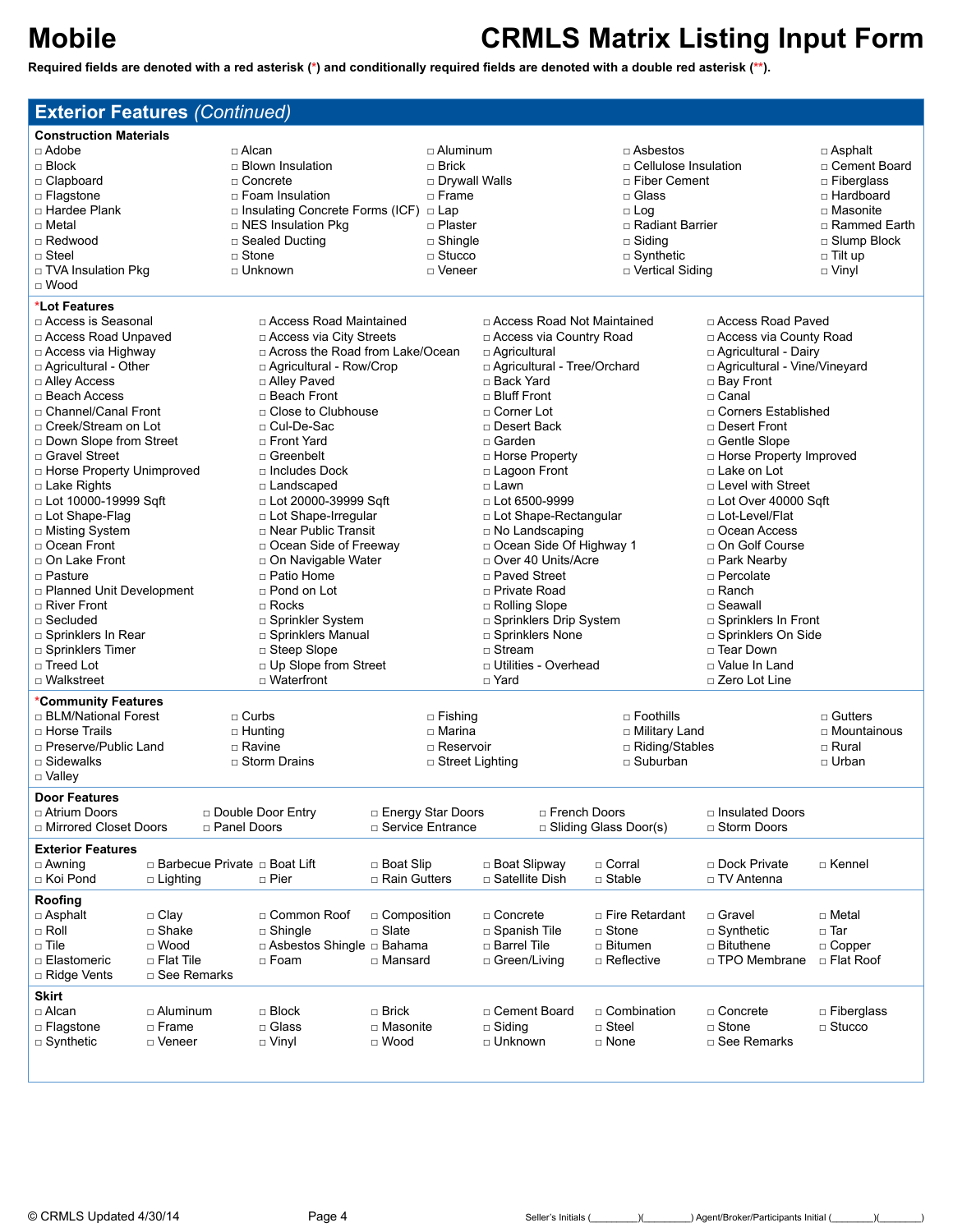| <b>Exterior Features (Continued)</b>                 |                                               |                                                        |                                                                   |                                           |                                               |
|------------------------------------------------------|-----------------------------------------------|--------------------------------------------------------|-------------------------------------------------------------------|-------------------------------------------|-----------------------------------------------|
| <b>Disclosures</b>                                   |                                               |                                                        |                                                                   |                                           |                                               |
| □ Flood Insurance Required                           |                                               | □ Homeowners Association                               | $\Box$ CC And R's                                                 |                                           | □ Moratorium                                  |
| □ Mineral Rights                                     | $\Box$ Oil Rights                             |                                                        | $\Box$ Water Rights                                               |                                           | □ Conditional Use Permit                      |
| □ Easements                                          | □ Coastal Zone                                |                                                        | □ Flood Zone                                                      |                                           | □ Slide Zone                                  |
| □ Special Study Area                                 | $\Box$ Historical                             |                                                        | □ Manufactured Homes Allowed                                      |                                           | $\Box$ Redevelopment Area                     |
| □ Home Warranty                                      |                                               | <b>D</b> Principal is RE Licensed                      | □ Incorporated                                                    |                                           | □ Unincorporated                              |
| □ 3rd Party Rights                                   | □ Bankruptcy                                  |                                                        | $\Box$ Beach Rights                                               |                                           | □ Cautions Call Agent                         |
| □ City Inspection Required                           |                                               | □ Coastal Commission Restrictions                      | □ Earthquake Insurance Available                                  |                                           | □ Environmental Restrictions                  |
| □ Exclusions Call Agent<br>□ Open Space Restrictions | □ LA/Owner Related<br>$\Box$ Pet Restrictions |                                                        | $\Box$ Listing Broker Advantage<br>□ Private Transfer Taxes       |                                           | □ Methane Gas<br>□ Property Report            |
| □ Rent Control                                       | □ Seismic Hazard                              |                                                        | G Seller Will Pay Sec. 1 Termite                                  |                                           | □ Subject to Estate Ruling                    |
| □ Tenants in Common - DRE Pink                       |                                               | □ Tenants in Common - DRE White                        | □ Trust/Conservatorship                                           |                                           | □ Well Log Available                          |
| Fencing                                              |                                               |                                                        |                                                                   |                                           |                                               |
| □ Average Condition                                  | □ Barbed Wire                                 | □ Blockwall                                            | □ Brick Wall                                                      | □ Chain Link                              | □ Cross Fenced                                |
| □ Electric                                           | □ Excellent Condition                         | □ Fair Condition                                       | □ Glass                                                           | □ Goat Type                               | □ Good Condition                              |
| □ Grapestake                                         | $\Box$ Invisible                              | □ Livestock                                            | □ Masonry                                                         | □ Needs Repair                            | □ New Condition                               |
| □ None                                               | □ Partial                                     | $\Box$ Pipe                                            | □ Poor Condition                                                  | $\Box$ Privacy                            | □ Redwood                                     |
| $\Box$ Security                                      | □ See Remarks                                 | □ Slumpstone                                           | □ Split Rail                                                      | □ Stucco Wall                             | $\Box$ Vinyl                                  |
| □ Wire                                               | $\Box$ Wood                                   | □ Wrought Iron                                         |                                                                   |                                           |                                               |
| <b>Structural Condition</b>                          |                                               |                                                        |                                                                   |                                           |                                               |
| □ Additions/Alterations □ Building Permit            | $\Box$ Fixer                                  |                                                        | $\Box$ New Construction<br>□ Repairs Cosmetic                     |                                           | □ Termite Clearance<br>□ Repairs Major        |
| □ Turnkey                                            | □ Under Construction □ Updated/Remodeled      |                                                        |                                                                   |                                           |                                               |
| <b>Other Structures</b>                              |                                               |                                                        |                                                                   |                                           |                                               |
| □ Airplane Hangar                                    | □ Aviary                                      | $\sqcap$ Barn                                          | □ Gazebo                                                          |                                           | □ Greenhouse                                  |
| □ Guest House                                        | □ Guest House Attached                        | □ Out Building                                         | □ Sauna Private                                                   |                                           | $\Box$ Shed                                   |
| $\Box$ Shop                                          | □ Sport Court Private                         | □ Storage Building                                     | □ Tennis Court Private                                            |                                           | $\Box$ Two On A Lot                           |
| <b>Security Features</b>                             |                                               |                                                        |                                                                   |                                           |                                               |
| □ 24 Hour Security                                   | □ Automatic Gate                              |                                                        | □ Carbon Monoxide Detector(s)                                     |                                           | □ Card/Code Access                            |
| □ Closed Circuit TV                                  |                                               | □ Fire and Smoke Detection System □ Fire Rated Drywall |                                                                   | □ Fire Sprinklers                         |                                               |
| $\Box$ Firewall(s)                                   | □ Gated Community                             |                                                        | □ Gated with Guard                                                | □ Guarded                                 |                                               |
| □ Resident Manager                                   | □ Security Lights                             |                                                        | □ Security System                                                 |                                           | □ Smoke Detector                              |
| □ Window Bars                                        | D Wired for Alarm System                      |                                                        |                                                                   |                                           |                                               |
| *Sewer                                               |                                               |                                                        |                                                                   |                                           |                                               |
| □ Aerobic Septic                                     | □ Cesspool                                    | □ Community Septic                                     | □ Engineered Septic                                               |                                           | □ Holding Tank                                |
| $\Box$ Septic Tank                                   | □ Sewer Applied for Permit                    | □ Sewer Assessments                                    | □ Sewer Connected                                                 |                                           | □ Sewer In Street                             |
| □ Sewer On Bond                                      | □ Sewer or Septic - None                      |                                                        | □ Sewer or Septic - Unknown □ Sewer Paid                          |                                           |                                               |
| *Water Source                                        |                                               |                                                        |                                                                   |                                           |                                               |
| □ Agricultural Well                                  | □ District/Public                             | □ Private                                              |                                                                   | □ Public Hook-Up Available                | □ See Remarks                                 |
| □ Shared Well                                        | $\Box$ Well                                   |                                                        |                                                                   |                                           |                                               |
| <b>Window Features</b>                               |                                               |                                                        |                                                                   |                                           |                                               |
| □ Atrium                                             | □ Bay Window                                  | □ Blinds                                               | □ Casement                                                        |                                           | □ Custom Covering                             |
| □ Double Pane                                        | □ Drapes/Curtains                             | □ Energy Star                                          | □ French/Mullioned                                                |                                           | □ Garden Window                               |
| □ Insulated                                          | □ Jalousies/Louvered                          | □ Low Emissivity                                       | □ Palladian                                                       |                                           | □ Plantation Shutters                         |
| □ Roller Shields                                     | □ Screens                                     | $\Box$ Shutters                                        | $\Box$ Skylights                                                  |                                           | □ Solar Screens                               |
| □ Solar Tinted                                       | □ Stained Glass                               | $\Box$ Storm                                           | □ Tinted                                                          |                                           | □ Triple Pane                                 |
| □ Wood Frame                                         |                                               |                                                        |                                                                   |                                           |                                               |
| <b>Direction Faces</b><br>□ East                     | $\Box$ North<br>□ Northeast                   | □ Northwest<br>$\Box$ South                            | □ Southeast<br>□ Southwest                                        | □ West                                    |                                               |
| <b>Garage and Parking</b>                            |                                               |                                                        |                                                                   |                                           |                                               |
| # New Mobile Home Spaces                             |                                               | <b>RV Parking Fee</b>                                  |                                                                   | # Uncovered Spaces                        |                                               |
|                                                      |                                               |                                                        |                                                                   |                                           |                                               |
|                                                      | □ Attached                                    | *# Garage Spaces                                       | # of Sheds                                                        |                                           | # Carport Spaces                              |
| Parking                                              |                                               |                                                        |                                                                   |                                           |                                               |
| □ Assigned                                           | □ Unassigned                                  | □ Boat                                                 | $\Box$ Built-In Storage                                           | □ Carport                                 | □ Carport Attached                            |
| □ Carport Detached                                   | □ Community Garage                            | □ Controlled Entrance                                  | □ Converted Garage                                                | □ Covered Parking                         | □ Uncovered                                   |
| $\Box$ Deck                                          | $\Box$ Driveway                               | □ No Driveway                                          | □ Shared Driveway                                                 | □ Circular Driveway                       | a Auto Driveway Gate                          |
| □ Driveway - Asphalt<br>□ Driveway - Unpaved         | □ Driveway - Brick<br>$\Box$ Garage           | □ Direct Garage Access                                 | □ Driveway - Combination □ Driveway - Concrete<br>□ Heated Garage | □ Driveway - Gravel<br>□ Golf Cart Garage | □ Driveway - Pavers<br>□ Garage - Front Entry |
| □ Garage - Rear Entry                                | □ Garage - Side Entry                         | □ Garage - Single Door                                 | □ Garage - Three Door                                             | □ Garage - Two Door                       | □ Garage Door Opener                          |
| □ Gated                                              | □ Guarded                                     | □ Guest                                                | □ Metered                                                         | □ On Site                                 | □ Off Site                                    |
| □ Oversized                                          | □ Parking Space                               | □ Permit/Decal                                         | n Private                                                         | $\square$ Public                          | □ Pull-through                                |
| □ Porte-Cochere                                      | $\Box$ RV Access/Parking                      | □ RV Covered                                           | □ RV Garage                                                       | □ RV Gated                                | □ RV Hook-Ups                                 |
| □ RV Potential                                       | □ Side by Side                                | $\Box$ Street                                          | □ Off Street                                                      | $\Box$ Structure                          | □ Subterranean                                |
| □ Tandem                                             | □ Valet                                       | □ Workshop                                             | □ None                                                            | □ Other                                   | □ See Remarks                                 |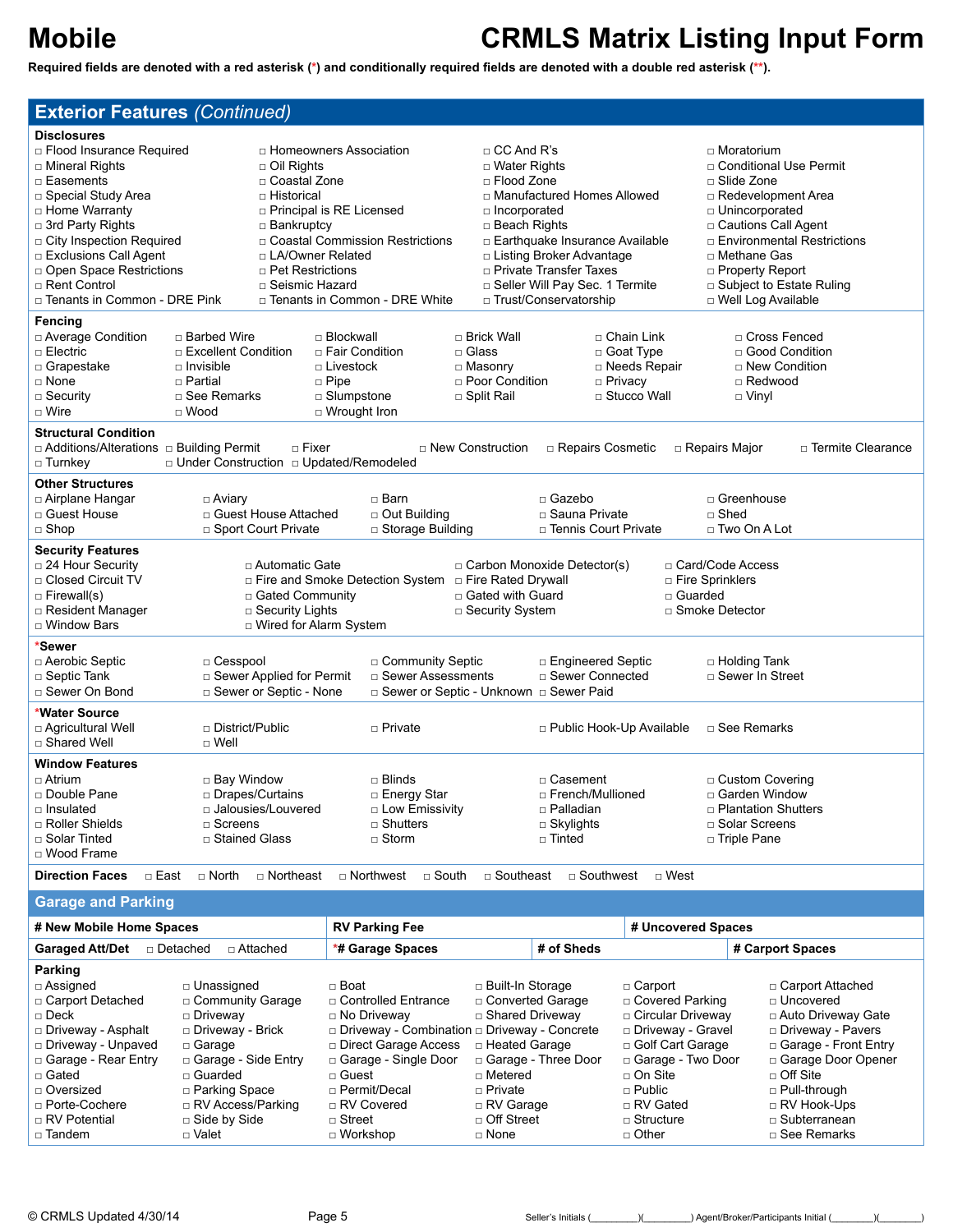| <b>Land &amp; Terms</b>                                                                                                                                                                                                                                                                                                                                                                                                                                                                                                                                                                                                                                                                                                                                                                                                                                   |                                                                                                                 |                                                                                                                                                                                                                                                                                                                                                                                                                                                                                                                                                                                                                                                                    |                                                |  |  |  |
|-----------------------------------------------------------------------------------------------------------------------------------------------------------------------------------------------------------------------------------------------------------------------------------------------------------------------------------------------------------------------------------------------------------------------------------------------------------------------------------------------------------------------------------------------------------------------------------------------------------------------------------------------------------------------------------------------------------------------------------------------------------------------------------------------------------------------------------------------------------|-----------------------------------------------------------------------------------------------------------------|--------------------------------------------------------------------------------------------------------------------------------------------------------------------------------------------------------------------------------------------------------------------------------------------------------------------------------------------------------------------------------------------------------------------------------------------------------------------------------------------------------------------------------------------------------------------------------------------------------------------------------------------------------------------|------------------------------------------------|--|--|--|
| <b>Land Information</b>                                                                                                                                                                                                                                                                                                                                                                                                                                                                                                                                                                                                                                                                                                                                                                                                                                   |                                                                                                                 |                                                                                                                                                                                                                                                                                                                                                                                                                                                                                                                                                                                                                                                                    |                                                |  |  |  |
| <b>**Lot Number</b>                                                                                                                                                                                                                                                                                                                                                                                                                                                                                                                                                                                                                                                                                                                                                                                                                                       | <b>Block Number</b>                                                                                             |                                                                                                                                                                                                                                                                                                                                                                                                                                                                                                                                                                                                                                                                    | <b>**Tract Number</b>                          |  |  |  |
| <b>Lot Dimensions</b>                                                                                                                                                                                                                                                                                                                                                                                                                                                                                                                                                                                                                                                                                                                                                                                                                                     |                                                                                                                 | <b>Additional Dimensions</b>                                                                                                                                                                                                                                                                                                                                                                                                                                                                                                                                                                                                                                       |                                                |  |  |  |
| <b>Builder's Name</b>                                                                                                                                                                                                                                                                                                                                                                                                                                                                                                                                                                                                                                                                                                                                                                                                                                     |                                                                                                                 |                                                                                                                                                                                                                                                                                                                                                                                                                                                                                                                                                                                                                                                                    |                                                |  |  |  |
| <b>Community/Complex (Builder's Tract) Name</b>                                                                                                                                                                                                                                                                                                                                                                                                                                                                                                                                                                                                                                                                                                                                                                                                           |                                                                                                                 |                                                                                                                                                                                                                                                                                                                                                                                                                                                                                                                                                                                                                                                                    |                                                |  |  |  |
| <b>Well Gallons/Min</b><br><b>Well Depth</b>                                                                                                                                                                                                                                                                                                                                                                                                                                                                                                                                                                                                                                                                                                                                                                                                              | <b>Well Pump HP</b>                                                                                             | <b>Well Report</b>                                                                                                                                                                                                                                                                                                                                                                                                                                                                                                                                                                                                                                                 | <b>Elevation</b><br>$\Box$ Yes $\Box$ No       |  |  |  |
| Parcel Map #                                                                                                                                                                                                                                                                                                                                                                                                                                                                                                                                                                                                                                                                                                                                                                                                                                              |                                                                                                                 | Parcel#                                                                                                                                                                                                                                                                                                                                                                                                                                                                                                                                                                                                                                                            |                                                |  |  |  |
| <b>Assessments</b><br>□ Mello-Roos<br>□ Special Assessments<br>□ Buyer to Verify<br>$\square$ Seller to Pay                                                                                                                                                                                                                                                                                                                                                                                                                                                                                                                                                                                                                                                                                                                                               | $\Box$ Sewer Assessments<br>$\Box$ Unknown                                                                      | □ Sewer Bonds<br>$\Box$ None                                                                                                                                                                                                                                                                                                                                                                                                                                                                                                                                                                                                                                       | □ Buyer to Assume                              |  |  |  |
| <b>Association</b>                                                                                                                                                                                                                                                                                                                                                                                                                                                                                                                                                                                                                                                                                                                                                                                                                                        |                                                                                                                 |                                                                                                                                                                                                                                                                                                                                                                                                                                                                                                                                                                                                                                                                    |                                                |  |  |  |
| <b>**Association Dues 1</b>                                                                                                                                                                                                                                                                                                                                                                                                                                                                                                                                                                                                                                                                                                                                                                                                                               |                                                                                                                 | <b>Association Dues 2</b>                                                                                                                                                                                                                                                                                                                                                                                                                                                                                                                                                                                                                                          |                                                |  |  |  |
| **Association Dues 1 Frequency<br>$\Box$ Monthly                                                                                                                                                                                                                                                                                                                                                                                                                                                                                                                                                                                                                                                                                                                                                                                                          | $\Box$ Quarterly<br>□ Yearly                                                                                    | <b>Association Dues 2 Frequency</b>                                                                                                                                                                                                                                                                                                                                                                                                                                                                                                                                                                                                                                | $\Box$ Monthly<br>□ Quarterly<br>$\Box$ Yearly |  |  |  |
| <b>Association Name 1</b>                                                                                                                                                                                                                                                                                                                                                                                                                                                                                                                                                                                                                                                                                                                                                                                                                                 |                                                                                                                 | <b>Association Name 2</b>                                                                                                                                                                                                                                                                                                                                                                                                                                                                                                                                                                                                                                          |                                                |  |  |  |
| <b>Association Phone 1</b>                                                                                                                                                                                                                                                                                                                                                                                                                                                                                                                                                                                                                                                                                                                                                                                                                                | Ext                                                                                                             | <b>Association Phone 2</b>                                                                                                                                                                                                                                                                                                                                                                                                                                                                                                                                                                                                                                         | Ext                                            |  |  |  |
| <b>Association Amenities</b><br>$\square$ Spa<br>$\Box$ Pool<br>□ Barbecue<br>□ Outdoor Cooking Area<br>$\Box$ Recreational Park<br>□ Lake or Pond<br>$\Box$ Golf<br>□ Boathouse<br>□ Racquetball Court<br>□ Bocce Ball Court<br>□ Biking Trails<br>□ Hiking Trails<br>$\Box$ Jogging Track<br>□ Gym/Ex Room<br>□ Card Room<br>$\Box$ Banquet Facilities<br>□ Common RV Parking<br>□ Storage Area<br>□ Building and Grounds Paid<br>□ Cable TV Paid<br>□ Earthquake Insurance Paid<br>□ Electricity Paid<br>o On Site Security Paid<br>□ Maintenance Paid<br>□ Water and Sewer Paid<br>□ Utilities Paid<br>□ Dues Paid Quarterly<br>□ Dues Paid Monthly<br>□ Pets Not Permitted<br>□ Pets Permitted<br>□ Call for Rules<br>□ Maid Service<br>□ Controlled Access<br><b>Lease/Fees</b><br>*Land Fee/Lease<br>$\Box$ Fee $\Box$ Lease $\Box$ Month to Month | □ Onsite Property Management                                                                                    | □ Fire Pit<br>□ Sauna<br>□ Picnic Area<br>□ Playground<br>□ Pier<br>$\Box$ Dock<br>□ Paddle Tennis<br>□ Tennis<br>□ Sport Court<br>□ Other Courts<br>□ Horse Trails<br>□ Pest Control Paid<br>□ Club House<br>□ Billiard Room<br>□ Recreational Multipurpose Room<br>□ Meeting Room<br>□ Kennel<br>□ Alarm System Paid<br>□ Clubhouse Paid<br>□ Concierge Paid<br>□ Gas Paid<br>□ Insurance Paid<br>□ Sewer Paid<br>□ Trash Paid<br>□ Water Paid<br>□ Dues Paid Annually<br>Dues Paid Semi-Annually<br>□ Pet Rules<br>□ Permitted Types<br>$\Box$ Weight Limit<br>□ Guard<br>$\Box$ Security<br>$\Box$ Other<br>□ Hot Water<br><b>Land Lease/Space Rent Amount</b> |                                                |  |  |  |
| <b>Space Rent Includes</b><br>□ Gas<br>□ Water □ Electric<br>□ Trash<br>□ Association Dues                                                                                                                                                                                                                                                                                                                                                                                                                                                                                                                                                                                                                                                                                                                                                                | □ Cable TV                                                                                                      | □ Pool<br>□ Gardener                                                                                                                                                                                                                                                                                                                                                                                                                                                                                                                                                                                                                                               | □ Maid Service<br>□ See Remarks<br>□ None      |  |  |  |
| <b>School Information</b>                                                                                                                                                                                                                                                                                                                                                                                                                                                                                                                                                                                                                                                                                                                                                                                                                                 |                                                                                                                 |                                                                                                                                                                                                                                                                                                                                                                                                                                                                                                                                                                                                                                                                    |                                                |  |  |  |
| <b>School District</b>                                                                                                                                                                                                                                                                                                                                                                                                                                                                                                                                                                                                                                                                                                                                                                                                                                    |                                                                                                                 | <b>High School</b>                                                                                                                                                                                                                                                                                                                                                                                                                                                                                                                                                                                                                                                 |                                                |  |  |  |
| Junior High/Middle School                                                                                                                                                                                                                                                                                                                                                                                                                                                                                                                                                                                                                                                                                                                                                                                                                                 |                                                                                                                 | <b>Elementary School</b>                                                                                                                                                                                                                                                                                                                                                                                                                                                                                                                                                                                                                                           |                                                |  |  |  |
| <b>Financial</b>                                                                                                                                                                                                                                                                                                                                                                                                                                                                                                                                                                                                                                                                                                                                                                                                                                          |                                                                                                                 |                                                                                                                                                                                                                                                                                                                                                                                                                                                                                                                                                                                                                                                                    |                                                |  |  |  |
| <b>Points</b>                                                                                                                                                                                                                                                                                                                                                                                                                                                                                                                                                                                                                                                                                                                                                                                                                                             |                                                                                                                 |                                                                                                                                                                                                                                                                                                                                                                                                                                                                                                                                                                                                                                                                    |                                                |  |  |  |
| *Posession<br>□ Close Plus 1<br>□ Close Plus 2<br>□ Close Of Escrow                                                                                                                                                                                                                                                                                                                                                                                                                                                                                                                                                                                                                                                                                                                                                                                       | □ Close Plus 3                                                                                                  | □ Close Plus                                                                                                                                                                                                                                                                                                                                                                                                                                                                                                                                                                                                                                                       | □ See Remarks<br>□ Negotiable                  |  |  |  |
| *Listing Terms<br>$\square$ Submit<br>□ Cash<br>□ Assumable<br>□ Cal Vet Loan<br>□ Existing Bonds<br>□ FHA Loan<br>□ Land Use Fee<br>□ Lease Option<br>□ Relocation Property<br>□ Owner Will Carry<br>□ Trust Conveyance<br>□ Trade                                                                                                                                                                                                                                                                                                                                                                                                                                                                                                                                                                                                                       | □ Cash To Existing Loan<br>□ Contract<br>□ Fannie Mae<br>□ Lien Release<br>$\Box$ Subject To Court<br>□ VA Loan | □ Cash To New Loan<br>□ All Inclusive Trust Deed<br>□ Conventional<br>□ Exchange<br>□ Freddie Mac<br>□ Government Loan<br>□ Owner Survey<br>□ Owner May Carry<br>□ Subject To Other<br>□ Subordinate<br>□ VA No Loan<br>□ VA No No Loan                                                                                                                                                                                                                                                                                                                                                                                                                            |                                                |  |  |  |
| <b>Serial and License</b>                                                                                                                                                                                                                                                                                                                                                                                                                                                                                                                                                                                                                                                                                                                                                                                                                                 |                                                                                                                 |                                                                                                                                                                                                                                                                                                                                                                                                                                                                                                                                                                                                                                                                    |                                                |  |  |  |
| *Serial (U)                                                                                                                                                                                                                                                                                                                                                                                                                                                                                                                                                                                                                                                                                                                                                                                                                                               | *DOH1                                                                                                           |                                                                                                                                                                                                                                                                                                                                                                                                                                                                                                                                                                                                                                                                    | *Insignia/License1                             |  |  |  |
| **Serial (X)                                                                                                                                                                                                                                                                                                                                                                                                                                                                                                                                                                                                                                                                                                                                                                                                                                              | **DOH2                                                                                                          |                                                                                                                                                                                                                                                                                                                                                                                                                                                                                                                                                                                                                                                                    | **Insignia/License2                            |  |  |  |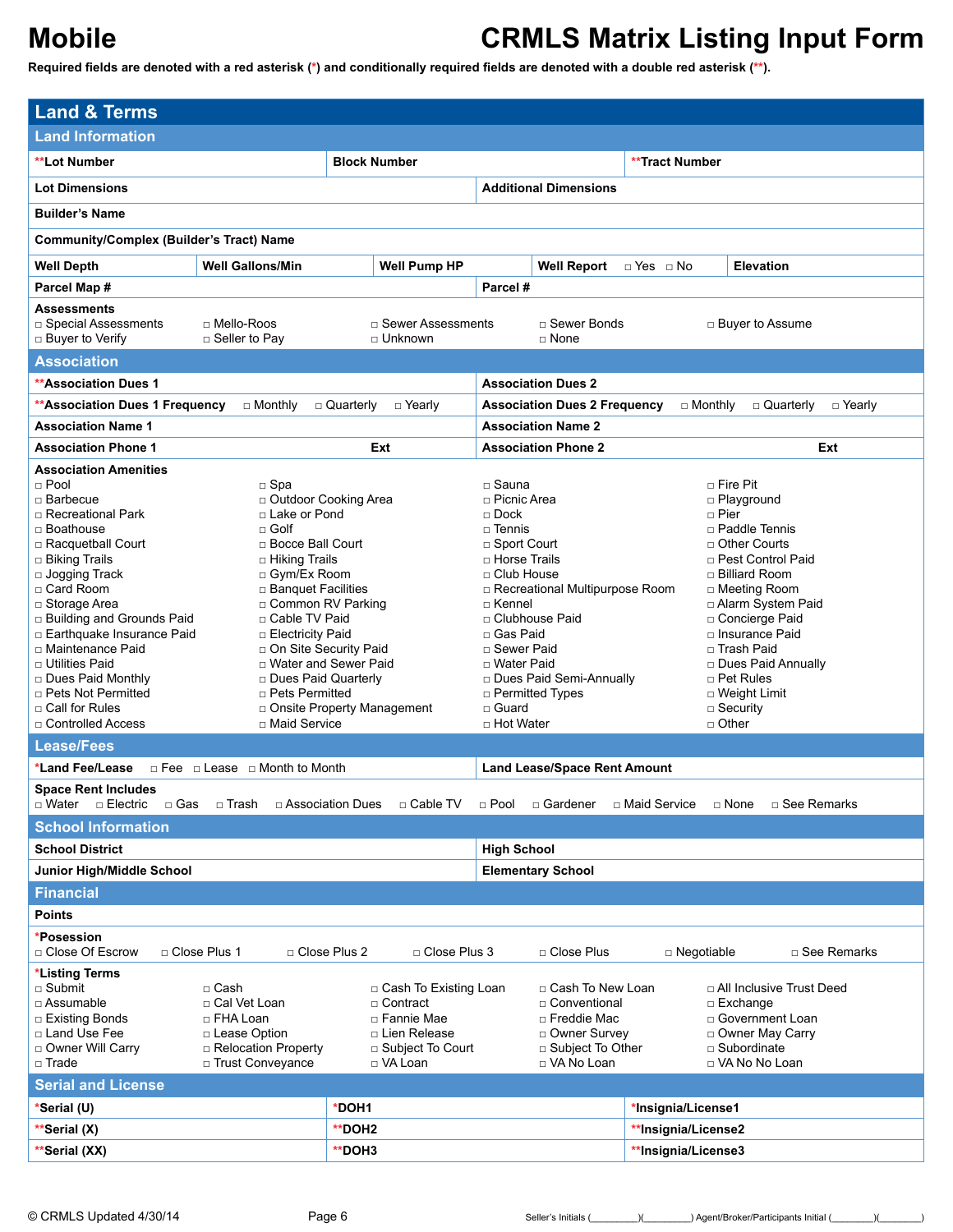| <b>Office &amp; MLS</b>                                                                                     |                                       |                                          |                                            |                                        |                                       |  |  |
|-------------------------------------------------------------------------------------------------------------|---------------------------------------|------------------------------------------|--------------------------------------------|----------------------------------------|---------------------------------------|--|--|
| <b>Listing Information</b>                                                                                  |                                       |                                          |                                            |                                        |                                       |  |  |
| *Selling Office Compensation                                                                                |                                       | *Selling Office Compensation Type        |                                            | *Dual/Variable Rate of Commission      |                                       |  |  |
|                                                                                                             | ⊡ \$<br>□ %                           | □ See Remarks \$                         | □ See Remarks %                            | $\Box$ Yes<br>$\sqcap$ No              |                                       |  |  |
| <b>Selling Office Comp Remarks</b>                                                                          |                                       |                                          |                                            |                                        |                                       |  |  |
| *Date of Listing Contract                                                                                   | *Date of Expiration                   |                                          | *Service Type                              |                                        | <b>Sign On Property</b>               |  |  |
|                                                                                                             |                                       |                                          | □ Full Service                             | □ Limited Service<br>$\Box$ Entry Only | $\Box$ No<br>□ Yes                    |  |  |
| *Listing Type<br>□ Exclusive Right To Sell                                                                  | $\Box$ Exclusive Agency               |                                          | □ Exclusive Right With Exception           | $\Box$ Probate                         | □ Open Listing                        |  |  |
| *Contingencies                                                                                              |                                       |                                          |                                            |                                        |                                       |  |  |
|                                                                                                             |                                       |                                          |                                            |                                        |                                       |  |  |
|                                                                                                             |                                       |                                          |                                            |                                        |                                       |  |  |
| <b>Showing Contact Information</b>                                                                          |                                       |                                          |                                            |                                        |                                       |  |  |
| <b>Showing Contact Type</b>                                                                                 |                                       | <b>Showing Contact Name</b>              |                                            | <b>Showing Contact Phone</b>           |                                       |  |  |
| D Occupant D Agent D Owner                                                                                  |                                       |                                          |                                            |                                        | Ext                                   |  |  |
| <b>Occupant Information</b>                                                                                 |                                       |                                          |                                            |                                        |                                       |  |  |
| **Occupant Type                                                                                             |                                       | <b>Owner's Name</b>                      |                                            |                                        |                                       |  |  |
| □ Owner □ Vacant □ Tenant                                                                                   |                                       |                                          |                                            |                                        |                                       |  |  |
| <b>Showing Information</b>                                                                                  |                                       |                                          |                                            |                                        |                                       |  |  |
| *Showing Instructions                                                                                       |                                       |                                          |                                            |                                        |                                       |  |  |
| $\Box$ Appointment Only                                                                                     | □ Call First                          | Do Not Contact Occupants                 | □ Call Listing Agent                       | □ Call Listing Office<br>□ Gate Pass   |                                       |  |  |
| □ Call Occupant<br>□ Go Direct                                                                              | $\Box$ Key Box                        |                                          | □ Drive By Only<br>□ Key In Listing Office | □ Restricted Access                    |                                       |  |  |
| □ See Remarks                                                                                               | □ Subject to Inspection               |                                          | $\Box$ 24-Hour Notice                      | $\Box$ 48-Hour Notice                  |                                       |  |  |
| □ Accepted Offer                                                                                            |                                       | □ Agent or Owner to be Present           | □ Alarm on Property                        |                                        | □ Animal/Pets on Property             |  |  |
| $\square$ Auction                                                                                           | □ BEWARE OF DOG                       |                                          | □ Call Owner                               | □ Day Sleeper                          |                                       |  |  |
| □ Listing Agent Accompanies                                                                                 |                                       | $\Box$ Registration Required             |                                            |                                        |                                       |  |  |
| *Key Safe Location<br>□ Front Door<br>□ Front Gate                                                          |                                       | □ Gas Meter                              | □ Garage Door                              | □ Rear Door<br>□ Side Door             |                                       |  |  |
| □ Side Gate<br>$\Box$ Sign Post                                                                             |                                       | □ Vault                                  | □ Water Pipe                               | □ Call Listing Agent                   | □ Call Listing Office                 |  |  |
| $\Box$ See Remarks<br>□ No Key Safe                                                                         |                                       |                                          |                                            |                                        |                                       |  |  |
| *Key Safe Description                                                                                       |                                       |                                          |                                            |                                        |                                       |  |  |
| □ Combo-See Remarks<br>$\square$ Supra                                                                      | □ Multacc<br>□ No Key Safe            | □ Call Listing Office                    | □ Seller Providing Access<br>$\Box$ Risco  | □ See Remarks                          | □ SentriLock                          |  |  |
| Key Safe Serial #                                                                                           |                                       |                                          |                                            |                                        |                                       |  |  |
|                                                                                                             |                                       |                                          |                                            |                                        |                                       |  |  |
| <b>Showing Remarks</b>                                                                                      |                                       |                                          |                                            |                                        |                                       |  |  |
|                                                                                                             |                                       |                                          |                                            |                                        |                                       |  |  |
|                                                                                                             |                                       |                                          |                                            |                                        |                                       |  |  |
|                                                                                                             |                                       |                                          |                                            |                                        |                                       |  |  |
| <b>Contact Information</b>                                                                                  |                                       |                                          |                                            |                                        |                                       |  |  |
| <b>Other Phone Description</b>                                                                              |                                       |                                          | <b>Other Phone Number</b>                  |                                        | Ext                                   |  |  |
| *Preferred Order of Contact — Select up to 6 contact options using the numbers 1 to 6 to specify the order. |                                       |                                          |                                            |                                        |                                       |  |  |
| Agent Cell Ph                                                                                               | Agent Direct Ph                       | <b>Agent Email</b>                       | Agent Fax                                  |                                        | Agent Home Ph                         |  |  |
| Agent Pager Ph                                                                                              | Agent Toll Free                       | Agent Voice Mail                         | Agent Text Message<br>Co-Agent Email       | Office Ph                              |                                       |  |  |
| Office Fax<br>Co-Agent Home Ph                                                                              | Co-Agent Cell Ph<br>Co-Agent Pager Ph | Co-Agent Direct Ph<br>Co-Agent Toll Free | Co-Agent Voice Mail                        |                                        | Co-Agent Fax<br>Co-Agent Text Message |  |  |
| Other                                                                                                       |                                       |                                          |                                            |                                        |                                       |  |  |
| <b>Agent Remarks</b>                                                                                        |                                       |                                          |                                            |                                        |                                       |  |  |
|                                                                                                             |                                       |                                          |                                            |                                        |                                       |  |  |
|                                                                                                             |                                       |                                          |                                            |                                        |                                       |  |  |
|                                                                                                             |                                       |                                          |                                            |                                        |                                       |  |  |
|                                                                                                             |                                       |                                          |                                            |                                        |                                       |  |  |
| <b>MLS</b>                                                                                                  |                                       |                                          |                                            |                                        |                                       |  |  |
| <b>Ad Number</b>                                                                                            |                                       | <b>Listing Paid</b><br>$\Box$ Yes        | $\Box$ No                                  | <b>Broker Loaded</b><br>$\Box$ Yes     | $\Box$ No                             |  |  |
| Before selecting "No" on any of the below options written authorization from the seller is required.        |                                       |                                          |                                            |                                        |                                       |  |  |
| $\Box$ Yes<br>*Send Listing to Internet                                                                     | $\Box$ No                             |                                          | *Send Address to Internet                  | $\Box$ Yes<br>$\Box$ No                |                                       |  |  |
| *VOW Allow Blog<br>$\Box$ Yes<br>$\Box$ No                                                                  |                                       |                                          | *VOW Allow AVM<br>□ Yes                    | $\Box$ No                              |                                       |  |  |
|                                                                                                             |                                       |                                          |                                            |                                        |                                       |  |  |
| © CRMLS Updated 4/30/14                                                                                     |                                       | Page 7                                   | Seller's Initials (                        | ) Agent/Broker/Participants Initial (  |                                       |  |  |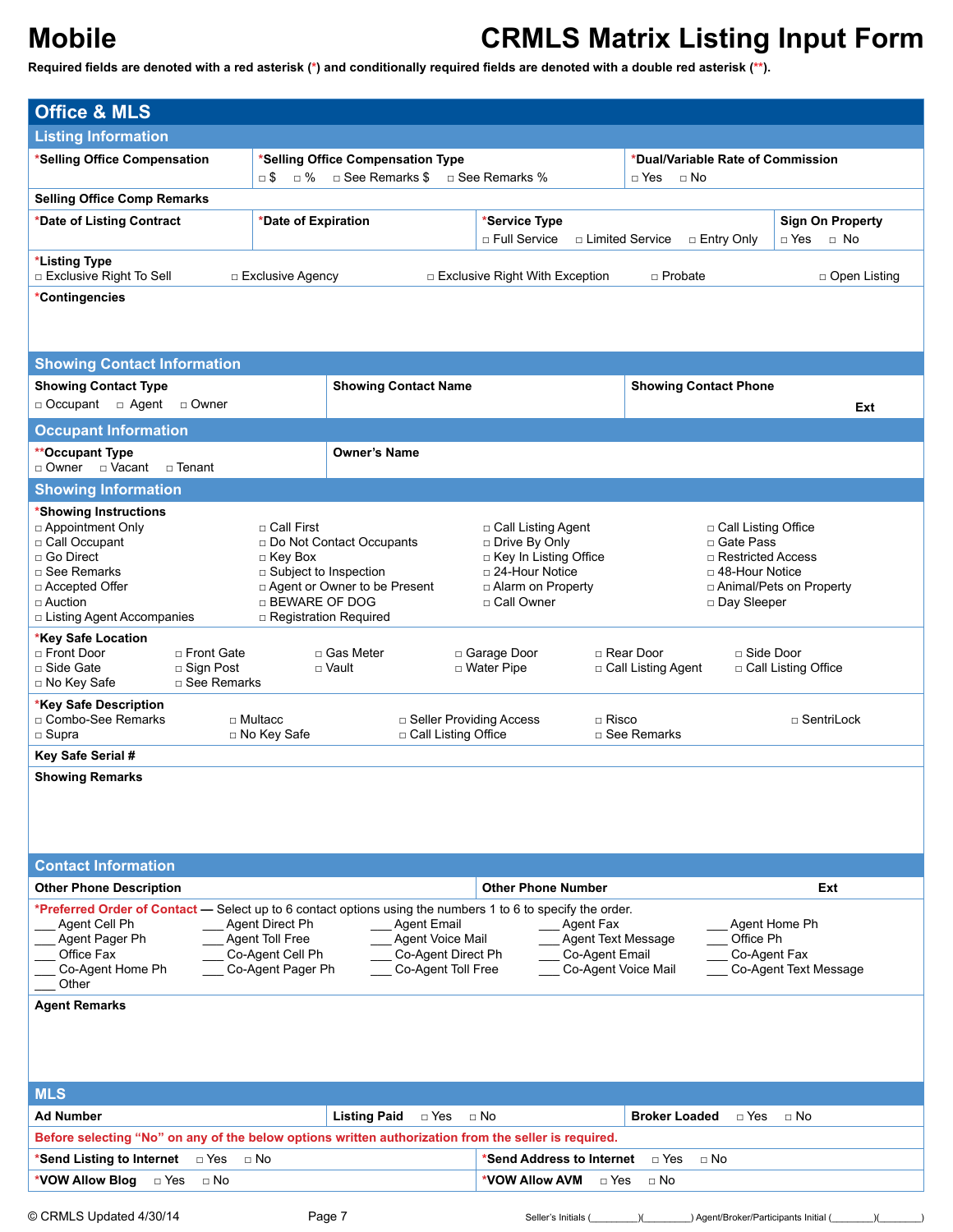**Required fields are denoted with a red asterisk (\*) and conditionally required fields are denoted with a double red asterisk (\*\*).**

| <b>Office &amp; MLS (Continued)</b>                                                                                                                                                                                                                                                                                                                                                                                                                                                                                                                                       |                                                                                                                                                                                                                                                 |  |  |  |  |  |  |
|---------------------------------------------------------------------------------------------------------------------------------------------------------------------------------------------------------------------------------------------------------------------------------------------------------------------------------------------------------------------------------------------------------------------------------------------------------------------------------------------------------------------------------------------------------------------------|-------------------------------------------------------------------------------------------------------------------------------------------------------------------------------------------------------------------------------------------------|--|--|--|--|--|--|
|                                                                                                                                                                                                                                                                                                                                                                                                                                                                                                                                                                           |                                                                                                                                                                                                                                                 |  |  |  |  |  |  |
| <b>Agent Information</b>                                                                                                                                                                                                                                                                                                                                                                                                                                                                                                                                                  |                                                                                                                                                                                                                                                 |  |  |  |  |  |  |
| *Listing Agent Public ID                                                                                                                                                                                                                                                                                                                                                                                                                                                                                                                                                  | <b>Co-Listing Agent Pubic ID</b>                                                                                                                                                                                                                |  |  |  |  |  |  |
| *Required Email Contact                                                                                                                                                                                                                                                                                                                                                                                                                                                                                                                                                   |                                                                                                                                                                                                                                                 |  |  |  |  |  |  |
| <b>Office Name</b>                                                                                                                                                                                                                                                                                                                                                                                                                                                                                                                                                        | Office ID                                                                                                                                                                                                                                       |  |  |  |  |  |  |
| <b>Office Phone</b>                                                                                                                                                                                                                                                                                                                                                                                                                                                                                                                                                       | <b>Office Fax</b>                                                                                                                                                                                                                               |  |  |  |  |  |  |
| <b>Listing Agent</b>                                                                                                                                                                                                                                                                                                                                                                                                                                                                                                                                                      | <b>Co-Listing Agent</b>                                                                                                                                                                                                                         |  |  |  |  |  |  |
| <b>Agent Direct Office Phone/Ext</b>                                                                                                                                                                                                                                                                                                                                                                                                                                                                                                                                      | <b>Co-Agent Direct Office Phone/Ext</b>                                                                                                                                                                                                         |  |  |  |  |  |  |
| <b>Agent Home Phone/Ext</b>                                                                                                                                                                                                                                                                                                                                                                                                                                                                                                                                               | <b>Co-Agent Home Phone/Ext</b>                                                                                                                                                                                                                  |  |  |  |  |  |  |
| <b>Agent Toll Free Phone/Ext</b>                                                                                                                                                                                                                                                                                                                                                                                                                                                                                                                                          | <b>Co-Agent Toll Free Phone/Ext</b>                                                                                                                                                                                                             |  |  |  |  |  |  |
| <b>Agent Voicemail/Ext</b>                                                                                                                                                                                                                                                                                                                                                                                                                                                                                                                                                | <b>Co-Agent Voicemail/Ext</b>                                                                                                                                                                                                                   |  |  |  |  |  |  |
| <b>Agent Email</b>                                                                                                                                                                                                                                                                                                                                                                                                                                                                                                                                                        | <b>Co-Agent Email</b>                                                                                                                                                                                                                           |  |  |  |  |  |  |
| <b>Agent Cell Phone</b>                                                                                                                                                                                                                                                                                                                                                                                                                                                                                                                                                   | <b>Co-Agent Cell Phone</b>                                                                                                                                                                                                                      |  |  |  |  |  |  |
| <b>Agent Fax</b>                                                                                                                                                                                                                                                                                                                                                                                                                                                                                                                                                          | <b>Co-Agent Fax</b>                                                                                                                                                                                                                             |  |  |  |  |  |  |
| <b>Agent Pager</b>                                                                                                                                                                                                                                                                                                                                                                                                                                                                                                                                                        | <b>Co-Agent Pager</b>                                                                                                                                                                                                                           |  |  |  |  |  |  |
| <b>Agent Car Phone</b>                                                                                                                                                                                                                                                                                                                                                                                                                                                                                                                                                    | <b>Co-Agent Car Phone</b>                                                                                                                                                                                                                       |  |  |  |  |  |  |
| <b>Green Features</b>                                                                                                                                                                                                                                                                                                                                                                                                                                                                                                                                                     |                                                                                                                                                                                                                                                 |  |  |  |  |  |  |
| <b>Certification</b>                                                                                                                                                                                                                                                                                                                                                                                                                                                                                                                                                      |                                                                                                                                                                                                                                                 |  |  |  |  |  |  |
| NOTE: It is highly recommended that any representation of certification be accompanied by an upload of the certification documents into the Supplements<br>for this listing. Supplements may be uploaded along with photos after the initial listing input is completed. If you select a Building Certification the Certifying<br>Organization, Rating and Year Certified will be required. If you do not see a specific Certification in this list, please contact Customer Service with the name and<br>contact information for the Certification you would like added. |                                                                                                                                                                                                                                                 |  |  |  |  |  |  |
| <b>Building Certification</b><br>□ LEED for Homes<br>D Home Energy Rating Service (HERS)<br>□ NAHB Model Green Home Building Guidelines (GBG)<br>□ GreenPoint Rated (Build It Green)<br><b>D</b> Whole House Energy Upgrade<br>□ Enterprise Green Communities<br>□ EPA Water Sense<br>□ EPA Indoor airPLUS                                                                                                                                                                                                                                                                | □ LEED for Neighborhood Development<br>□ Energy Star<br>□ Home Energy Rating Service (HERS) Phase II □ National Green Building Standard (NGBS)<br>□ California Green Builder<br>□ Living Building Challenge<br>□ Energy Performance Score (EPS) |  |  |  |  |  |  |
| **Certifying Organization                                                                                                                                                                                                                                                                                                                                                                                                                                                                                                                                                 |                                                                                                                                                                                                                                                 |  |  |  |  |  |  |
| **Certification Rating/Score                                                                                                                                                                                                                                                                                                                                                                                                                                                                                                                                              | **Year Certified                                                                                                                                                                                                                                |  |  |  |  |  |  |
| <b>Marketing Features</b>                                                                                                                                                                                                                                                                                                                                                                                                                                                                                                                                                 |                                                                                                                                                                                                                                                 |  |  |  |  |  |  |
| The following features are designed to speak to the laymen who may be less knowledgeable about the specific features described in our regular feature fields.<br>i.e. TVA Insulation Package versus Energy Efficient Insulation. Any use of these fields should accompanying documentation or information when questioned by<br>a potential buyer.                                                                                                                                                                                                                        |                                                                                                                                                                                                                                                 |  |  |  |  |  |  |
| <b>Energy Efficient</b>                                                                                                                                                                                                                                                                                                                                                                                                                                                                                                                                                   |                                                                                                                                                                                                                                                 |  |  |  |  |  |  |
| $\Box$ Appliances<br>$\Box$ Construction<br>$\Box$ Doors<br>$\Box$ Incentives & Other<br>□ Insulation<br>$\Box$ Roofing                                                                                                                                                                                                                                                                                                                                                                                                                                                   | $\sqcap$ HVAC<br>$\Box$ Electrical/Lighting<br>□ Exposure/Shade<br>□ Thermostat/Controllers □ Water Heater<br>□ Windows                                                                                                                         |  |  |  |  |  |  |
| <b>Energy Gerneration</b><br>□ Solar □ Wind<br>□ Geothermal                                                                                                                                                                                                                                                                                                                                                                                                                                                                                                               | <b>Water Conservation</b><br>□ Landscaping<br>□ Flow Control<br>□ Reclamation                                                                                                                                                                   |  |  |  |  |  |  |
| <b>Sustainability (Constructed with)</b><br>□ Recycled Materials<br>$\Box$ Renewable Materials<br>□ Recyclable Materials                                                                                                                                                                                                                                                                                                                                                                                                                                                  | $\Box$ Biodegradable Materials<br>□ Conserving Materials/Methods                                                                                                                                                                                |  |  |  |  |  |  |

**WalkScore (http://www.WalkScore.com)**